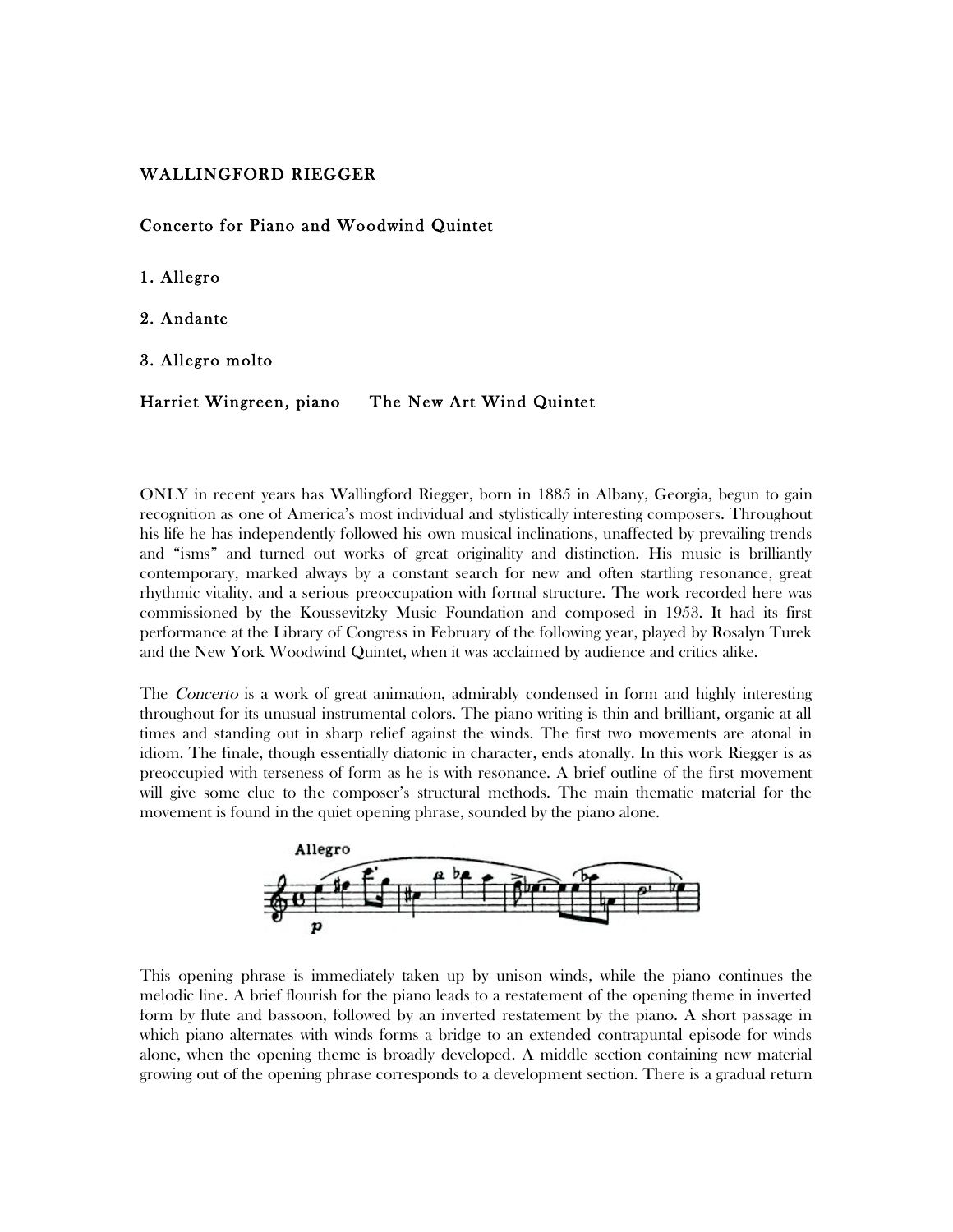to the beginning of the movement that ends with an energetic coda. Every note in the movement counts; has its logical place in the structural organization.

The second movement is more free in structure, commencing quietly for winds alone but soon taking the form of a vigorous dialogue between piano and ensemble. The finale is a diverting and lively march that at times sounds almost Eastern in its modal color and rhythmic complexities. After reaching a brilliant climax the movement ends in a faint echo of the motif with which the work began.

\_\_\_\_\_\_\_\_\_\_\_\_\_\_\_\_\_\_\_\_\_\_\_\_\_\_\_\_\_\_\_\_\_\_\_\_\_\_\_\_\_\_\_\_\_\_\_\_\_\_\_\_\_\_\_\_\_\_\_\_\_\_\_\_\_\_\_\_\_\_\_\_

THE New Art Wind Quintet was organized in 1947 with the specific desire to further appreciation and understanding of woodwind chamber music in America. Since that time, the group has performed throughout the United States presenting music by contemporary Americans and Europeans, music commissioned by and written for them and the little-known woodwind masterpieces of the 18th and 19th centuries. Among the many recordings by the Quintet is the album: American Woodwind Symposium featuring music by Elliott Carter, Roger Goeb, Wallingford Riegger, Vincent Persichetti and others.

HARRIET WINGREEN was a fellowship student of the late Olga Samaroff-Stokowski at the Juilliard Graduate School and subsequently received her degree at the Juilliard School of Music. She has performed extensively in the field of chamber music, both in this country and abroad, with such groups as the *Collegium Musicum*, the Chamber Music Circle, the New York Chamber Soloists and her own newly formed ensemble, The New York Quintet.

THE New York Woodwind Quintet, formed in 1948, has had a remarkable success in the eleven years of its existence. In addition to its many United States tours, the group was selected by the American National Theatre and Academy (ANTA) and the U.S. State Department to perform throughout South America in 1956 and, in 1958, they were invited to perform at the Brussels World's Fair. The Quintet has been in residence at the University of Wisconsin for six summers where they act in the dual capacity of teacher-performers. In addition, they have recorded many contemporary works including Summer Music by Samuel Barber, Alvin Etler's Quintet for Winds 1955, Ingolf Dahl's Allegro and Arioso, Kleine Kammermusik, No. 2 by Hindemith and Jean Francaix' Quintette.

\_\_\_\_\_\_\_\_\_\_\_\_\_\_\_\_\_\_\_\_\_\_\_\_\_\_\_\_\_\_\_\_\_\_\_\_\_\_\_\_\_\_\_\_\_\_\_\_\_\_\_\_\_\_\_\_\_\_\_\_\_\_\_\_\_\_\_\_\_\_\_\_

## EZRA LADERMAN

Theme, Variations and Finale for Four Winds and Four Strings

The New York Woodwind Quintet and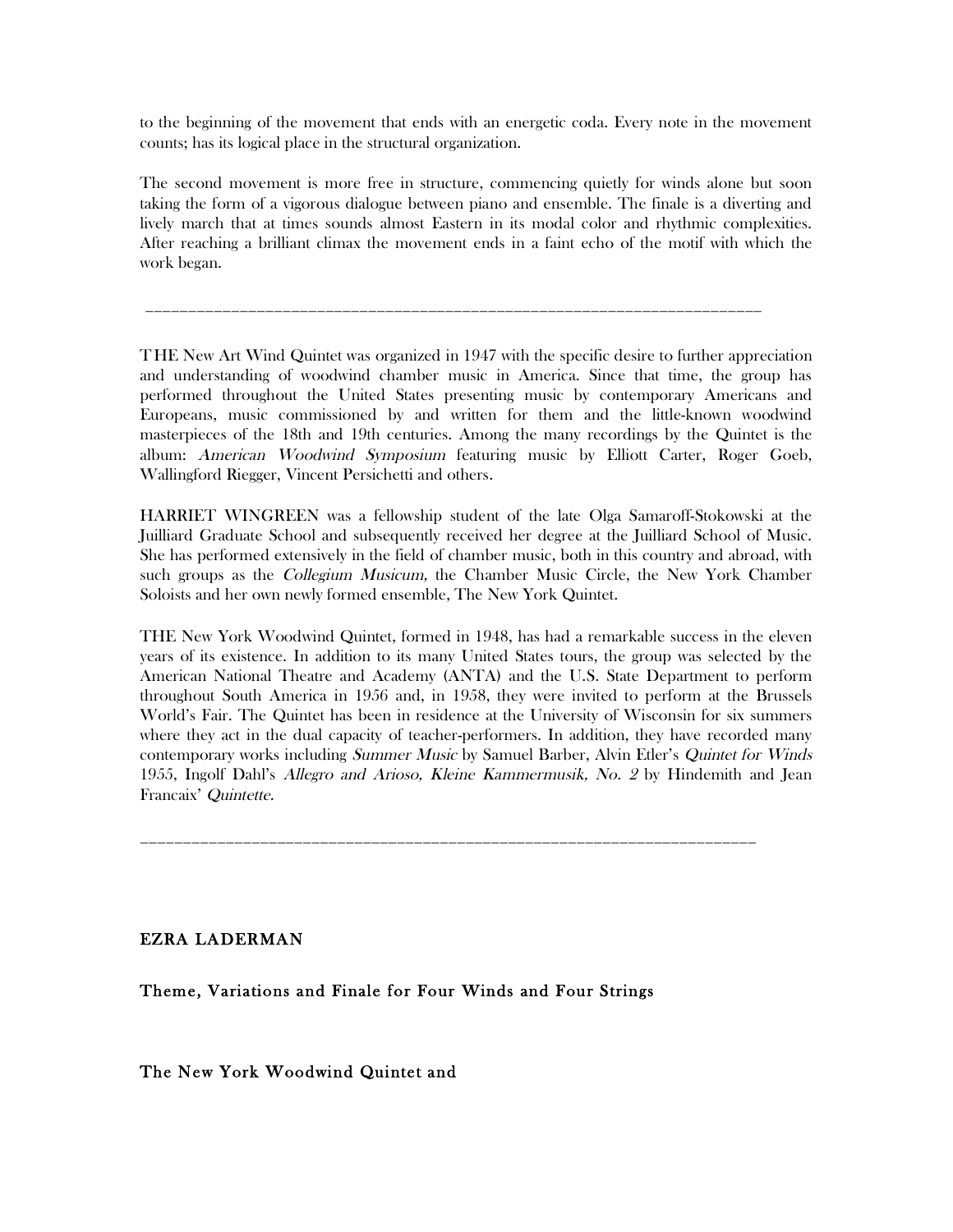## The Saidenberg Chamber Players Samuel Baron, conductor

EZRA LADERMAN was born in New York June 29, 1924, and is fast becoming one of America's most prolific younger composers. His chief work in composition was done at Columbia University, where he studied with Otto Luening. His music includes various works for orchestra, a considerable number of chamber works, and several compositions written especially for the dancerchoreographer, Jean Erdman. He has also written three works for the stage, as well as a television opera entitled Sarah, which had a CBS performance in November, 1958, and of which Variety wrote . . . "a vibrant, sweeping score . . . with voices pouring out fervor and grief, a music that is both modern yet ancient with its overtones of the East." Laderman's music has won him many commissions and two Guggenheim Awards, 1956-57 and 1958-59. He is at present composing in Rome, after several months spent in Israel.

The *Octet* was composed in 1957, and is written for flute (and piccolo), clarinet, bassoon, horn, and string quartet. It is a work of warmth and lyric grace, well designed and imaginatively scored. Especially in the quiet passages the ensemble has a delicate resonance and subtle coloring that holds great charm. The work is divided into three sections: A. *Theme*, B. *Variations*. and C. the Finale, a rondo in which all the elements are further variations of the Theme that is stated in simple unison at the opening of the work.



The following variations are brief and to the point, finely contrasted and becoming more involved as the work progresses. At the end of the *rondo* the *Theme* is heard once more in its opening form, followed by a short and brilliant passage for all instruments which brings the work to a close. The variations, forming the main body of the work, occur in the following order:

- 1. Allegro vivace
- 2. Moderato
- 3. Allegretto
- 4. Adagio
- 5. Andante con moto
- 6. Moderato
- 7. (Finale) Allegro vivace.

Of the tonal idiom of the work the composer has this to say: "Although there is no key per se the piece has a certain inner tonal structure which comes from the repetition of certain chords and motives. There is a tonality without resolution and without modulation, but with greater and lesser tension and with the use of the third as a basic interval of the piece together with a descending minor and then major second."